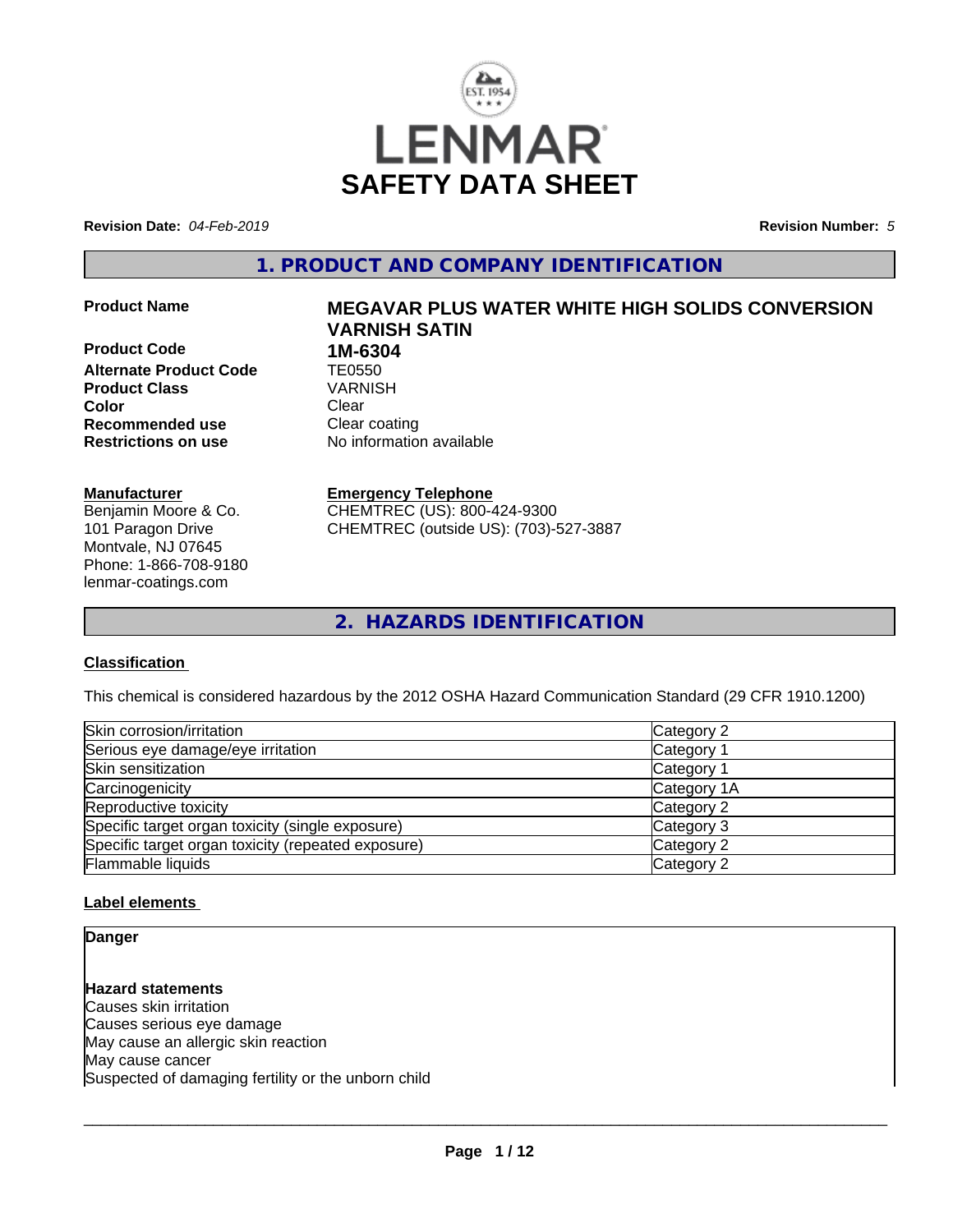

#### **Precautionary Statements - Prevention**

Obtain special instructions before use Do not handle until all safety precautions have been read and understood Use personal protective equipment as required Wash face, hands and any exposed skin thoroughly after handling Contaminated work clothing should not be allowed out of the workplace Wear protective gloves Do not breathe dust/fume/gas/mist/vapors/spray Use only outdoors or in a well-ventilated area Keep away from heat, hot surfaces, sparks, open flames and other ignition sources. No smoking Keep container tightly closed Ground/bond container and receiving equipment Use explosion-proof electrical/ventilating/lighting/equipment Use only non-sparking tools Take precautionary measures against static discharge Keep cool **Precautionary Statements - Response** IF exposed or concerned: Get medical advice/attention **Eyes**

IF IN EYES: Rinse cautiously with water for several minutes. Remove contact lenses, if present and easy to do. Continue rinsing

Immediately call a POISON CENTER or doctor/physician

#### **Skin**

If skin irritation or rash occurs: Get medical advice/attention

IF ON SKIN (or hair): Remove/Take off immediately all contaminated clothing. Rinse skin with water/shower Wash contaminated clothing before reuse

#### **Inhalation**

IF INHALED: Remove victim to fresh air and keep atrest in a position comfortable for breathing **Fire**

In case of fire: Use CO2, dry chemical, or foam for extinction

#### **Precautionary Statements - Storage**

Store locked up Store in a well-ventilated place. Keep container tightly closed

#### **Precautionary Statements - Disposal**

Dispose of contents/container to an approved waste disposal plant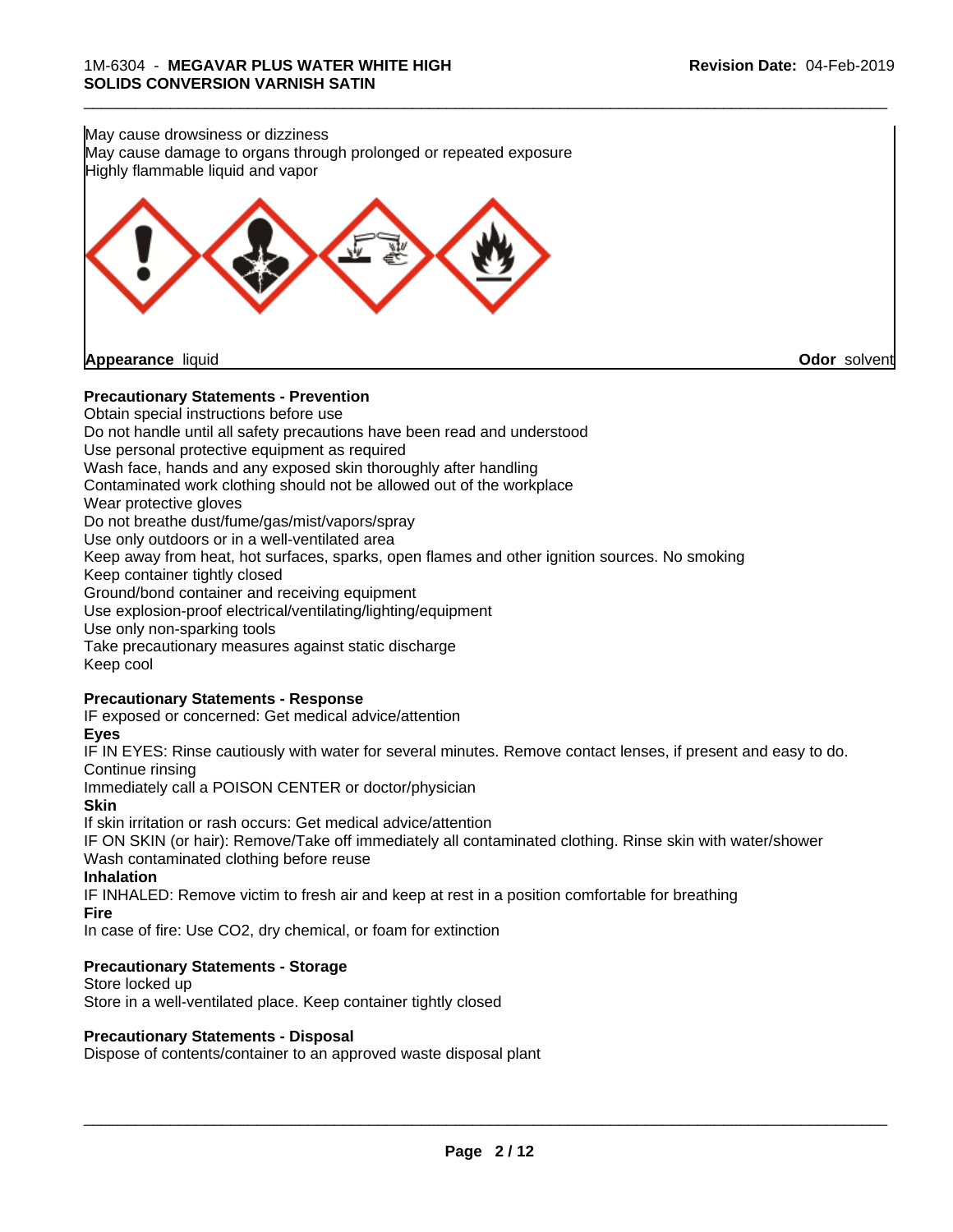#### **Hazards not otherwise classified (HNOC)**

Not applicable

#### **Other information**

No information available

#### **Other hazards**

 **IMPORTANT:** Designed to be mixed with other components. Mixture will have hazards of all components. Before opening packages, read all warning labels. Follow all precautions.

# **3. COMPOSITION INFORMATION ON COMPONENTS**

\_\_\_\_\_\_\_\_\_\_\_\_\_\_\_\_\_\_\_\_\_\_\_\_\_\_\_\_\_\_\_\_\_\_\_\_\_\_\_\_\_\_\_\_\_\_\_\_\_\_\_\_\_\_\_\_\_\_\_\_\_\_\_\_\_\_\_\_\_\_\_\_\_\_\_\_\_\_\_\_\_\_\_\_\_\_\_\_\_\_\_\_\_

| <b>Chemical name</b> | <b>CAS No.</b> | Weight-%    |
|----------------------|----------------|-------------|
| Isobutyl alcohol     | 78-83-1        | $10 - 15$   |
| Ethanol              | 64-17-5        | $10 - 15$   |
| n-Butyl acetate      | 123-86-4       | $5 - 10$    |
| Xvlene               | 1330-20-7      | $-5$        |
| Toluene              | 108-88-3       | - 5         |
| Isopropyl alcohol    | 67-63-0        | 1 - 5       |
| Ethyl benzene        | $100 - 41 - 4$ | - 5         |
| Silica, amorphous    | 7631-86-9      | - 5         |
| Formaldehyde         | $50-00-0$      | $0.1 - 0.5$ |

# **4. FIRST AID MEASURES**

#### **Description of first aid measures**

| <b>General Advice</b>                            | If symptoms persist, call a physician. Show this safety data sheet to the doctor in<br>attendance.                                                                                                                                  |
|--------------------------------------------------|-------------------------------------------------------------------------------------------------------------------------------------------------------------------------------------------------------------------------------------|
| <b>Eye Contact</b>                               | Immediate medical attention is required. Immediately flush with plenty of water.<br>After initial flushing, remove any contact lenses and continue flushing for at least<br>15 minutes.                                             |
| <b>Skin Contact</b>                              | Wash off immediately with soap and plenty of water while removing all<br>contaminated clothes and shoes. If skin irritation persists, call a physician. Wash<br>clothing before reuse. Destroy contaminated articles such as shoes. |
| <b>Inhalation</b>                                | Move to fresh air. If symptoms persist, call a physician.<br>If not breathing, give artificial respiration. Call a physician immediately.                                                                                           |
| Ingestion                                        | Clean mouth with water and afterwards drink plenty of water. Do not induce<br>vomiting without medical advice. Never give anything by mouth to an unconscious<br>person. Consult a physician.                                       |
| <b>Protection Of First-Aiders</b>                | Use personal protective equipment.                                                                                                                                                                                                  |
| <b>Most Important</b><br><b>Symptoms/Effects</b> | May cause allergic skin reaction.                                                                                                                                                                                                   |
| <b>Notes To Physician</b>                        | Treat symptomatically.                                                                                                                                                                                                              |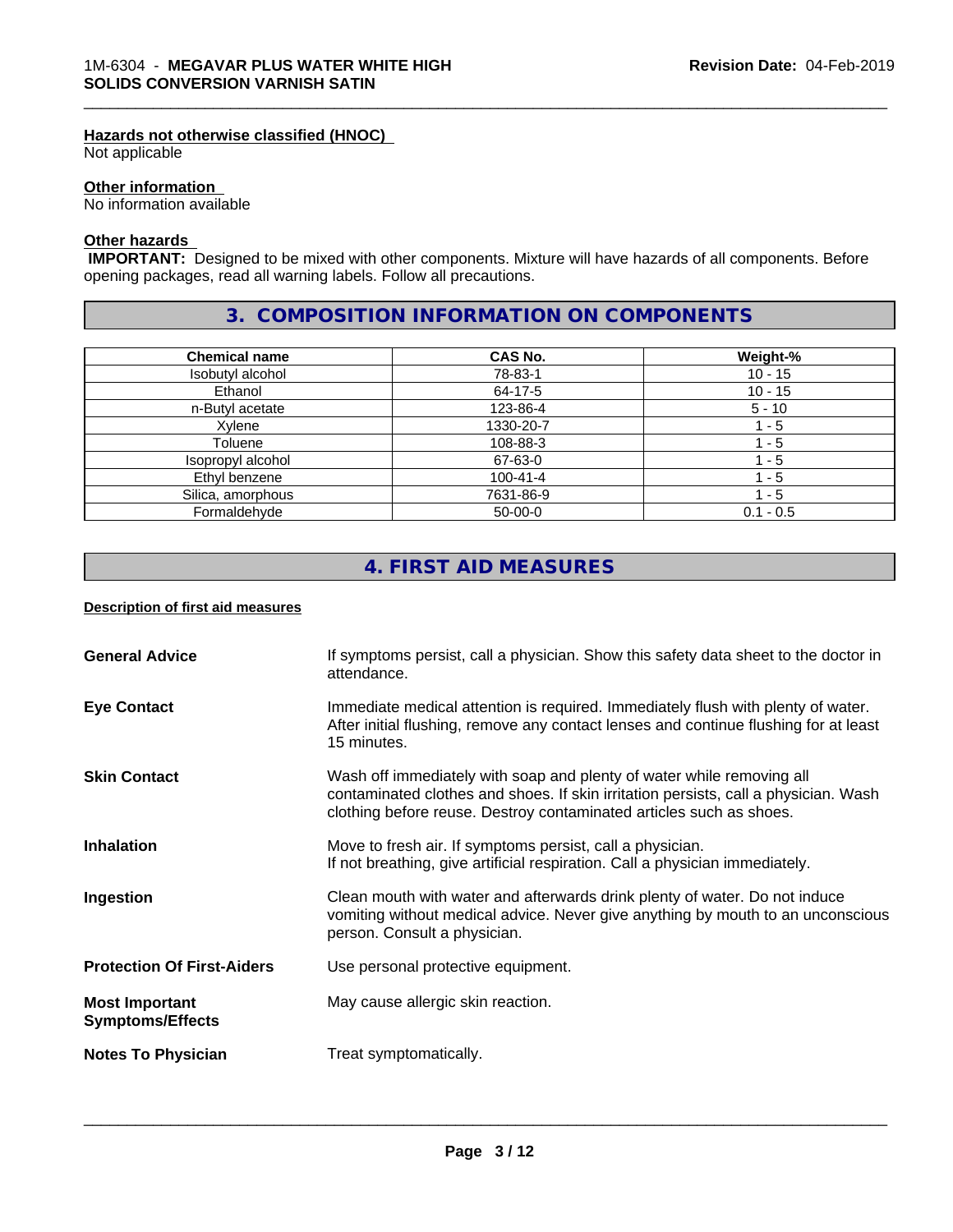# **5. FIRE-FIGHTING MEASURES**

\_\_\_\_\_\_\_\_\_\_\_\_\_\_\_\_\_\_\_\_\_\_\_\_\_\_\_\_\_\_\_\_\_\_\_\_\_\_\_\_\_\_\_\_\_\_\_\_\_\_\_\_\_\_\_\_\_\_\_\_\_\_\_\_\_\_\_\_\_\_\_\_\_\_\_\_\_\_\_\_\_\_\_\_\_\_\_\_\_\_\_\_\_

| <b>Flammable Properties</b>                                                      | Vapors may travel considerable distance to a source of<br>ignition and flash back. Vapors may cause flash fire.                                                                                                                                                                                |  |
|----------------------------------------------------------------------------------|------------------------------------------------------------------------------------------------------------------------------------------------------------------------------------------------------------------------------------------------------------------------------------------------|--|
| <b>Suitable Extinguishing Media</b>                                              | Foam, dry powder or water. Use extinguishing measures<br>that are appropriate to local circumstances and the<br>surrounding environment.                                                                                                                                                       |  |
| <b>Protective Equipment And Precautions For</b><br><b>Firefighters</b>           | As in any fire, wear self-contained breathing apparatus<br>pressure-demand, MSHA/NIOSH (approved or equivalent)<br>and full protective gear.                                                                                                                                                   |  |
| <b>Hazardous combustion products</b>                                             | Burning may result in carbon dioxide, carbon monoxide<br>and other combustion products of varying composition<br>which may be toxic and/or irritating.                                                                                                                                         |  |
| <b>Specific Hazards Arising From The Chemical</b>                                | Flammable. Flash back possible over considerable<br>distance. Keep product and empty container away from<br>heat and sources of ignition. Closed containers may<br>rupture if exposed to fire or extreme heat. Thermal<br>decomposition can lead to release of irritating gases and<br>vapors. |  |
| <b>Sensitivity To Mechanical Impact</b>                                          | No                                                                                                                                                                                                                                                                                             |  |
| <b>Sensitivity To Static Discharge</b>                                           | Yes                                                                                                                                                                                                                                                                                            |  |
| <b>Flash Point Data</b><br>Flash Point (°F)<br>Flash Point (°C)<br><b>Method</b> | 60.0<br>15.6<br><b>PMCC</b>                                                                                                                                                                                                                                                                    |  |
| <b>Flammability Limits In Air</b>                                                |                                                                                                                                                                                                                                                                                                |  |
| Lower flammability limit:<br><b>Upper flammability limit:</b>                    | Not available<br>Not available                                                                                                                                                                                                                                                                 |  |
| Health: 2<br><b>Flammability: 3</b><br><b>NFPA</b>                               | Instability: 0<br><b>Special: Not Applicable</b>                                                                                                                                                                                                                                               |  |
| <b>NFPA Legend</b><br>0 - Not Hazardous                                          |                                                                                                                                                                                                                                                                                                |  |

- 1 Slightly
- 2 Moderate
- 3 High
- 4 Severe

*The ratings assigned are only suggested ratings, the contractor/employer has ultimate responsibilities for NFPA ratings where this system is used.*

*Additional information regarding the NFPA rating system is available from the National Fire Protection Agency (NFPA) at www.nfpa.org.*

# **6. ACCIDENTAL RELEASE MEASURES**

**Personal Precautions** Remove all sources of ignition. Take precautions to prevent flashback. Ground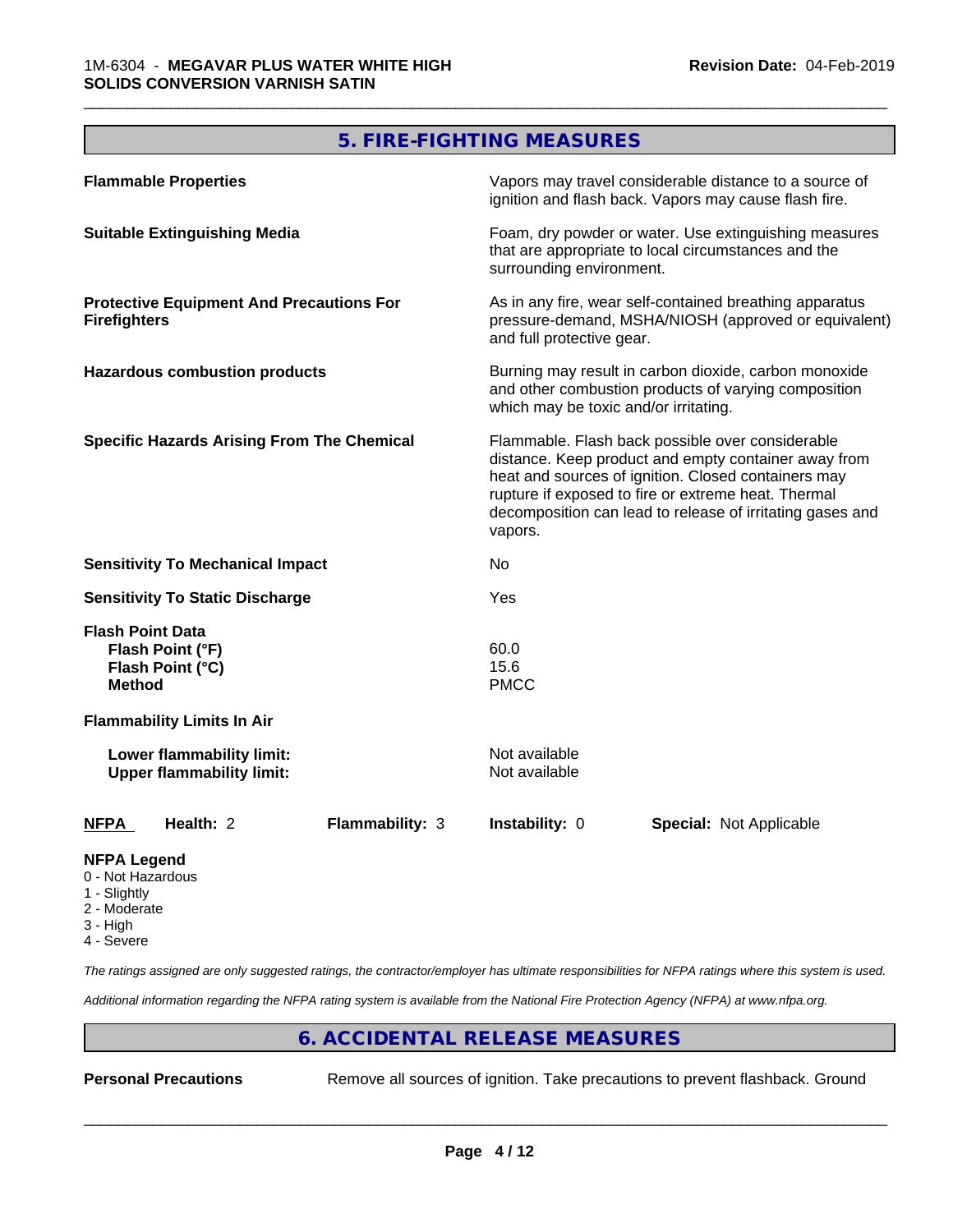|                                  | and bond all containers and handling equipment. Take precautionary measures<br>against static discharges. Ensure adequate ventilation. Avoid contact with skin,<br>eyes and clothing. Use personal protective equipment.                                                                                                                                                                                                                       |  |
|----------------------------------|------------------------------------------------------------------------------------------------------------------------------------------------------------------------------------------------------------------------------------------------------------------------------------------------------------------------------------------------------------------------------------------------------------------------------------------------|--|
| <b>Other Information</b>         | Prevent further leakage or spillage if safe to do so. Do not allow material to<br>contaminate ground water system. Prevent product from entering drains. Do not<br>flush into surface water or sanitary sewer system. Local authorities should be<br>advised if significant spillages cannot be contained.                                                                                                                                     |  |
| <b>Environmental precautions</b> | See Section 12 for additional Ecological Information.                                                                                                                                                                                                                                                                                                                                                                                          |  |
| <b>Methods for Cleaning Up</b>   | Dam up. Soak up with inert absorbent material. Use a non-sparking or explosion<br>proof means to transfer material to a sealed, appropriate container for disposal.<br>Clean contaminated surface thoroughly.                                                                                                                                                                                                                                  |  |
|                                  | 7. HANDLING AND STORAGE                                                                                                                                                                                                                                                                                                                                                                                                                        |  |
| <b>Handling</b>                  | Avoid contact with skin, eyes and clothing. Wear personal protective equipment.<br>Do not breathe vapors or spray mist. Use only in ventilated areas. Prevent vapor<br>build-up by providing adequate ventilation during and after use.                                                                                                                                                                                                        |  |
|                                  | Take precautionary measures against static discharges. To avoid ignition of<br>vapors by static electricity discharge, all metal parts of the equipment must be<br>grounded. Keep away from heat, sparks and flame. Do not smoke. Extinguish all<br>flames and pilot lights, and turn off stoves, heaters, electric motors and other<br>sources of ignition during use and until all vapors are gone. Ignition and/or flash<br>back may occur. |  |
| <b>Storage</b>                   | Keep containers tightly closed in a dry, cool and well-ventilated place. Keep away<br>from heat. Keep away from open flames, hot surfaces and sources of ignition.<br>Keep in properly labeled containers. Keep out of the reach of children.                                                                                                                                                                                                  |  |
| <b>Incompatible Materials</b>    | Incompatible with strong acids and bases and strong oxidizing agents.                                                                                                                                                                                                                                                                                                                                                                          |  |
|                                  | Technical measures/Precautions Ensure adequate ventilation. Use only where airflow will keep vapors from building<br>up in or near the work area in adjoining rooms. Comply with all national, state, and<br>local codes pertaining to the storage, handling, dispensing and disposal of<br>flammable liquids.                                                                                                                                 |  |
|                                  | Dissipate static electricity during transfer by grounding and bonding containers<br>and equipment before transferring material. All equipment should be non-sparking<br>and explosion proof. Use explosion proof electrical equipment for ventilation,<br>lighting and material handling.                                                                                                                                                      |  |

\_\_\_\_\_\_\_\_\_\_\_\_\_\_\_\_\_\_\_\_\_\_\_\_\_\_\_\_\_\_\_\_\_\_\_\_\_\_\_\_\_\_\_\_\_\_\_\_\_\_\_\_\_\_\_\_\_\_\_\_\_\_\_\_\_\_\_\_\_\_\_\_\_\_\_\_\_\_\_\_\_\_\_\_\_\_\_\_\_\_\_\_\_

# **8. EXPOSURE CONTROLS/PERSONAL PROTECTION**

# **Exposure Limits**

| <b>Chemical name</b> | <b>ACGIH TLV</b> | <b>OSHA PEL</b>              |
|----------------------|------------------|------------------------------|
| Isobutyl alcohol     | 50 ppm - TWA     | 100 ppm - TWA                |
|                      |                  | $300 \text{ mg/m}^3$ - TWA   |
| Ethanol              | STEL: 1000 ppm   | 1000 ppm - TWA               |
|                      |                  | 1900 mg/m <sup>3</sup> - TWA |
| n-Butyl acetate      | 150 ppm - TWA    | 150 ppm - TWA                |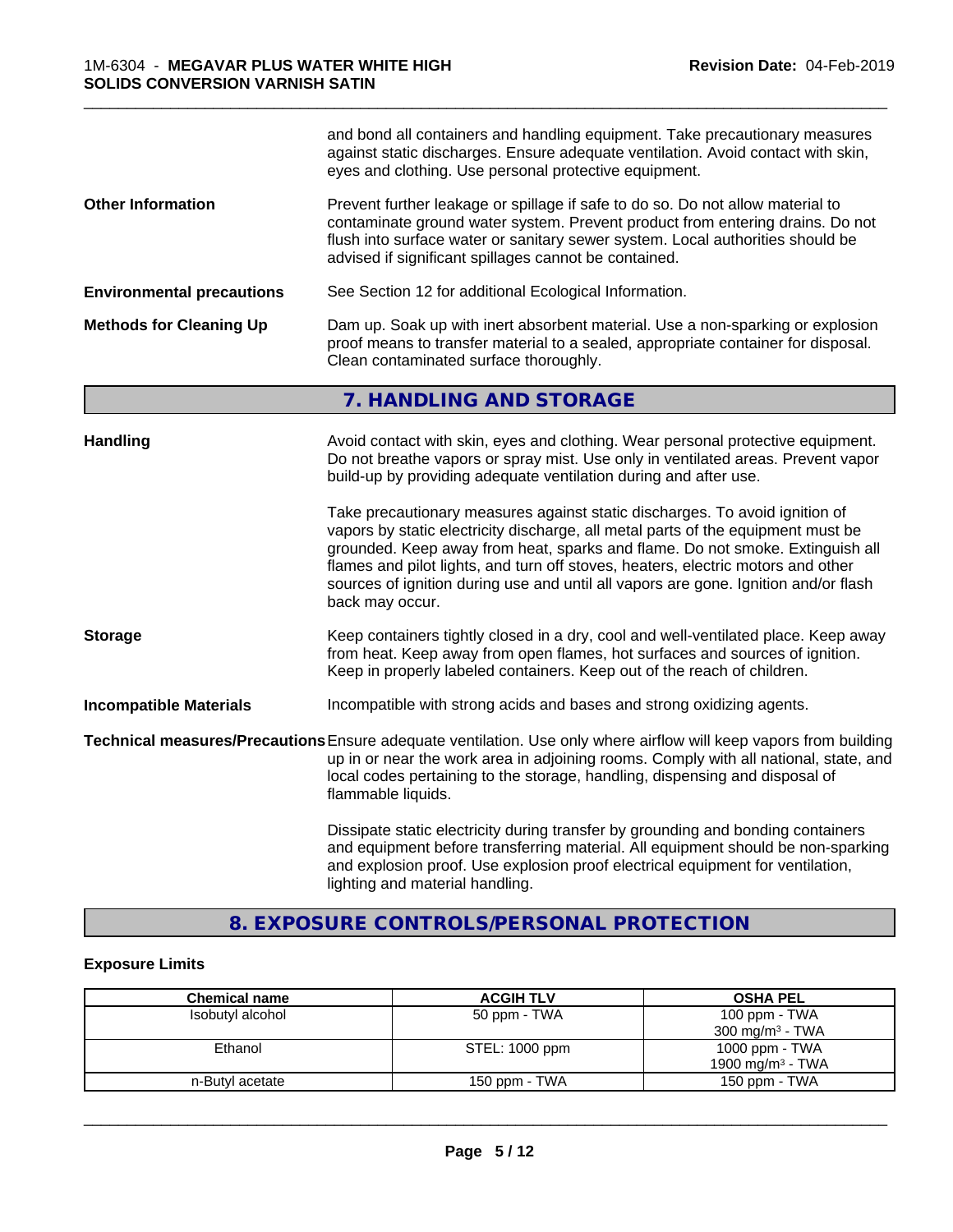#### 1M-6304 - **MEGAVAR PLUS WATER WHITE HIGH SOLIDS CONVERSION VARNISH SATIN**

|                   | 200 ppm - STEL    | 710 mg/m $3$ - TWA          |
|-------------------|-------------------|-----------------------------|
| Xylene            | $100$ ppm $-$ TWA | $100$ ppm $-$ TWA           |
|                   | 150 ppm - STEL    | 435 mg/m <sup>3</sup> - TWA |
| Toluene           | 20 ppm - TWA      | 200 ppm - TWA               |
|                   |                   | 300 ppm - Ceiling           |
| Isopropyl alcohol | 200 ppm - TWA     | 400 ppm - TWA               |
|                   | 400 ppm - STEL    | 980 mg/m $3$ - TWA          |
| Ethyl benzene     | 20 ppm - TWA      | 100 ppm - TWA               |
|                   |                   | 435 mg/m $3$ - TWA          |
| Silica, amorphous | N/E               | 20 mppcf - TWA              |
| Formaldehyde      | 0.3 ppm - Ceiling | $0.75$ ppm - TWA            |
|                   | Sensitizer        | 2 ppm - STEL                |

\_\_\_\_\_\_\_\_\_\_\_\_\_\_\_\_\_\_\_\_\_\_\_\_\_\_\_\_\_\_\_\_\_\_\_\_\_\_\_\_\_\_\_\_\_\_\_\_\_\_\_\_\_\_\_\_\_\_\_\_\_\_\_\_\_\_\_\_\_\_\_\_\_\_\_\_\_\_\_\_\_\_\_\_\_\_\_\_\_\_\_\_\_

#### **Legend**

ACGIH - American Conference of Governmental Industrial Hygienists Exposure Limits OSHA - Occupational Safety & Health Administration Exposure Limits N/E - Not Established

#### **Appropriate engineering controls**

| <b>Engineering Measures</b>          | Ensure adequate ventilation, especially in confined areas.                                                                                                                                                                                                                                                                                                          |
|--------------------------------------|---------------------------------------------------------------------------------------------------------------------------------------------------------------------------------------------------------------------------------------------------------------------------------------------------------------------------------------------------------------------|
| <b>Personal Protective Equipment</b> |                                                                                                                                                                                                                                                                                                                                                                     |
| <b>Eye/Face Protection</b>           | Safety glasses with side-shields. If splashes are likely to occur, wear:. Tightly<br>fitting safety goggles.                                                                                                                                                                                                                                                        |
| <b>Skin Protection</b>               | Long sleeved clothing. Protective gloves.                                                                                                                                                                                                                                                                                                                           |
| <b>Respiratory Protection</b>        | Use only with adequate ventilation. In operations where exposure limits are<br>exceeded, use a NIOSH approved respirator that has been selected by a<br>technically qualified person for the specific work conditions. When spraying the<br>product or applying in confined areas, wear a NIOSH approved respirator<br>specified for paint spray or organic vapors. |
| <b>Hygiene Measures</b>              | Avoid contact with skin, eyes and clothing. Remove and wash contaminated<br>clothing before re-use. Wash thoroughly after handling.                                                                                                                                                                                                                                 |

# **9. PHYSICAL AND CHEMICAL PROPERTIES**

| Appearance<br>Odor<br><b>Odor Threshold</b><br>Density (Ibs/gal)<br><b>Specific Gravity</b><br>рH<br><b>Viscosity (cps)</b><br>Solubility(ies)<br><b>Water solubility</b><br><b>Evaporation Rate</b><br>Vapor pressure @20 °C (kPa)<br>Vapor density<br>Wt. % Solids<br>Vol. % Solids | liquid<br>solvent<br>No information available<br>$8.0 - 8.4$<br>$0.97 - 1.01$<br>No information available<br>No information available<br>No information available<br>No information available<br>No information available<br>No information available<br>No information available<br>45 - 55<br>$40 - 50$ |
|---------------------------------------------------------------------------------------------------------------------------------------------------------------------------------------------------------------------------------------------------------------------------------------|-----------------------------------------------------------------------------------------------------------------------------------------------------------------------------------------------------------------------------------------------------------------------------------------------------------|
| Wt. % Volatiles                                                                                                                                                                                                                                                                       | $45 - 55$                                                                                                                                                                                                                                                                                                 |
| Vol. % Volatiles                                                                                                                                                                                                                                                                      | $50 - 60$                                                                                                                                                                                                                                                                                                 |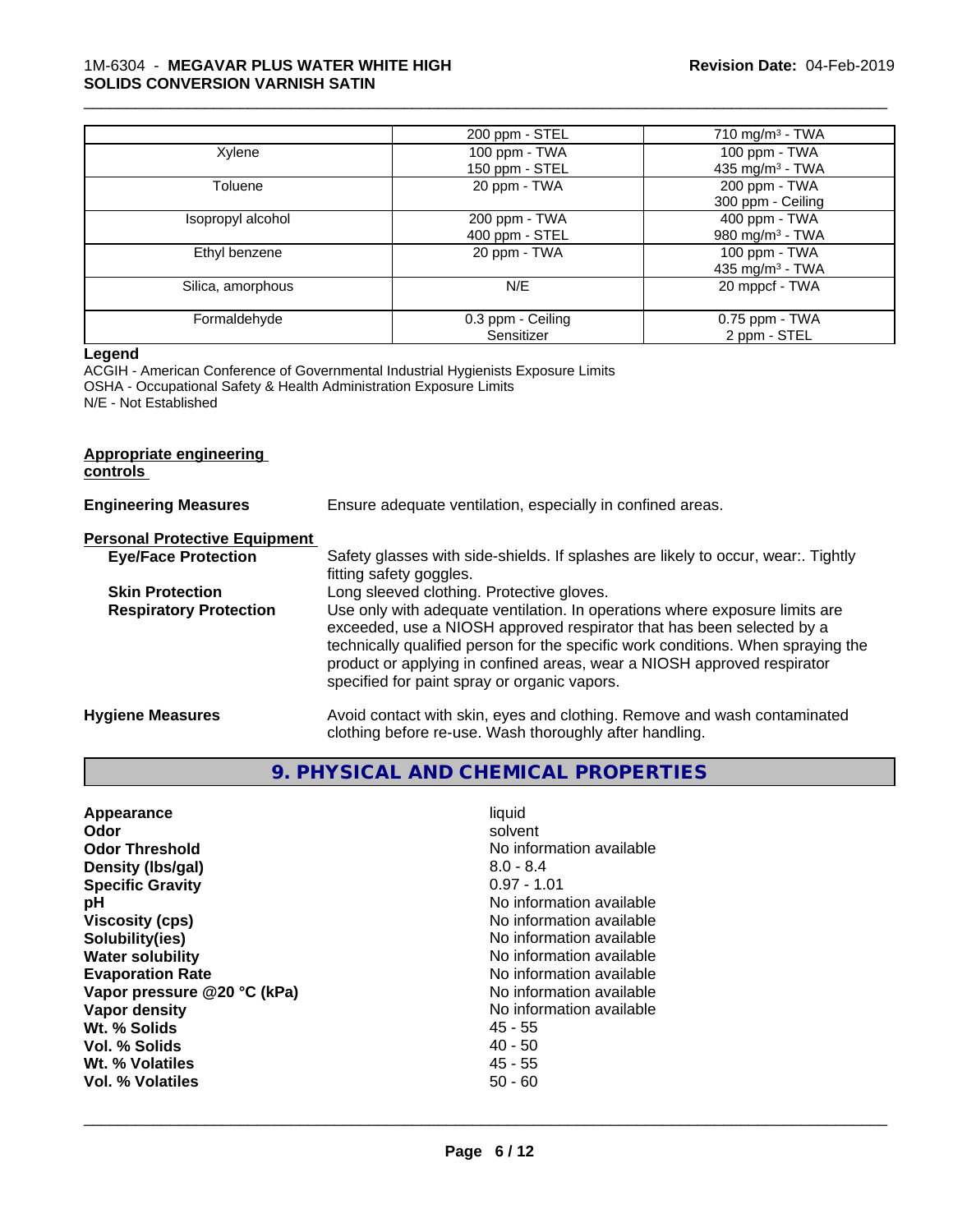| < 550                    |
|--------------------------|
| 167                      |
| 75                       |
| No information available |
| No information available |
| 60.0                     |
| 15.6                     |
| <b>PMCC</b>              |
| Not applicable           |
| No information available |
| No information available |
| No information available |
| No information available |
| No information available |
| No information available |
| No information available |
|                          |

\_\_\_\_\_\_\_\_\_\_\_\_\_\_\_\_\_\_\_\_\_\_\_\_\_\_\_\_\_\_\_\_\_\_\_\_\_\_\_\_\_\_\_\_\_\_\_\_\_\_\_\_\_\_\_\_\_\_\_\_\_\_\_\_\_\_\_\_\_\_\_\_\_\_\_\_\_\_\_\_\_\_\_\_\_\_\_\_\_\_\_\_\_

### **10. STABILITY AND REACTIVITY**

does not occur.

temperature.

oxidizing agents.

gases and vapors.

electricity and sources of ignition. Sparks. Elevated

**Reactivity No data available Chemical Stability Stability** Stable under normal conditions. Hazardous polymerisation

**Conditions to avoid Keep away from open flames, hot surfaces, static conditions to avoid** 

**Incompatible Materials Incompatible with strong acids and bases and strong** 

**Hazardous Decomposition Products** Thermal decomposition can lead to release of irritating

**Possibility of hazardous reactions** None under normal conditions of use.

**11. TOXICOLOGICAL INFORMATION**

**Product Information**

**Information on likely routes of exposure**

**Principal Routes of Exposure** Eye contact, skin contact and inhalation.

**Acute Toxicity** 

**Product Information** Repeated or prolonged exposure to organic solvents may lead to permanent brain and nervous system damage. Intentional misuse by deliberately concentrating and inhaling vapors may be harmful or fatal.

 $\overline{\phantom{a}}$  ,  $\overline{\phantom{a}}$  ,  $\overline{\phantom{a}}$  ,  $\overline{\phantom{a}}$  ,  $\overline{\phantom{a}}$  ,  $\overline{\phantom{a}}$  ,  $\overline{\phantom{a}}$  ,  $\overline{\phantom{a}}$  ,  $\overline{\phantom{a}}$  ,  $\overline{\phantom{a}}$  ,  $\overline{\phantom{a}}$  ,  $\overline{\phantom{a}}$  ,  $\overline{\phantom{a}}$  ,  $\overline{\phantom{a}}$  ,  $\overline{\phantom{a}}$  ,  $\overline{\phantom{a}}$ 

**Symptoms** related to the physical, chemical and toxicological characteristics

**Symptoms** No information available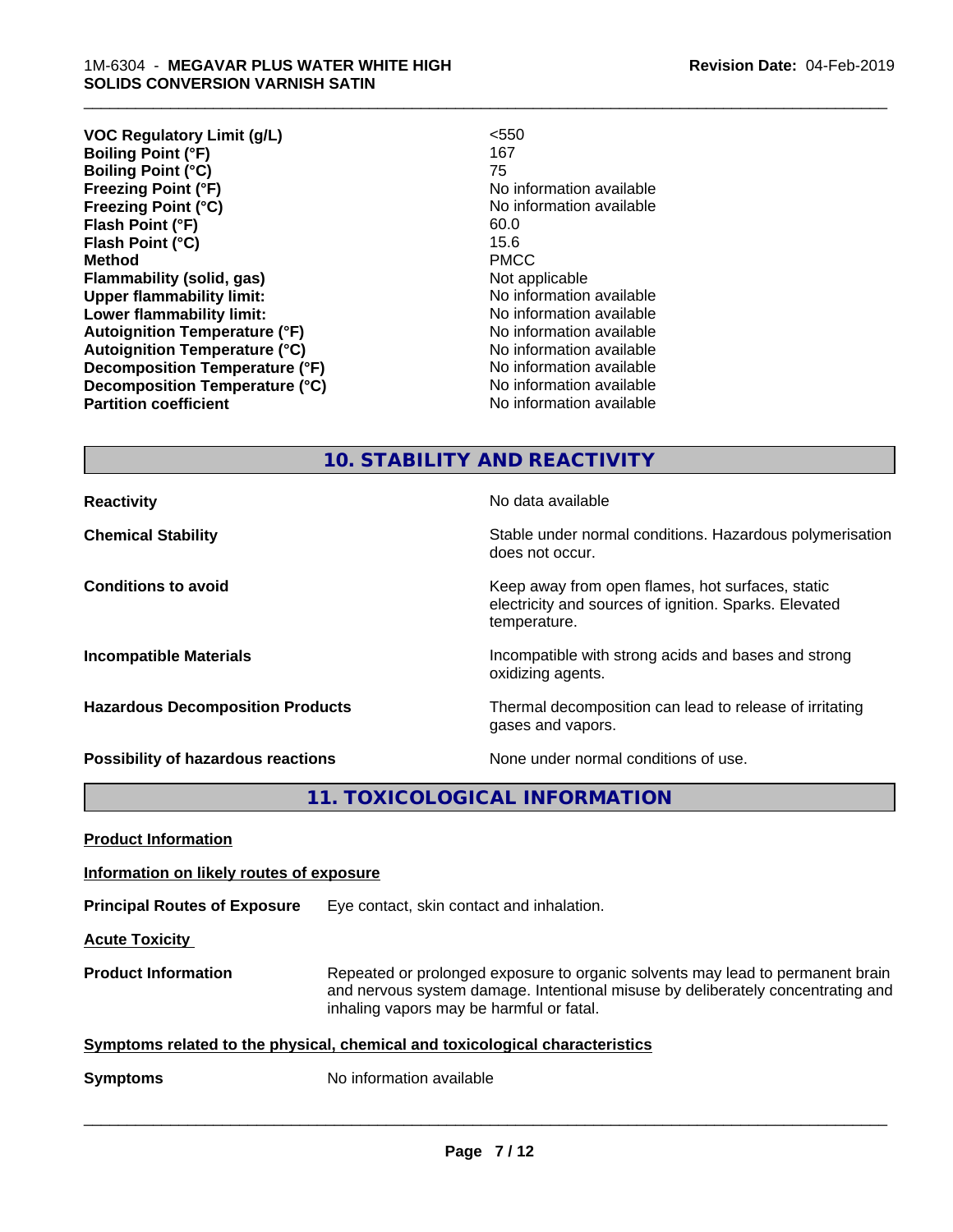#### **Delayed and immediate effects as well as chronic effects from short and long-term exposure**

| Eye contact                     | Severely irritating to eyes. May cause burns. Risk of serious damage to eyes.                                                                                                                                                    |
|---------------------------------|----------------------------------------------------------------------------------------------------------------------------------------------------------------------------------------------------------------------------------|
| <b>Skin contact</b>             | May cause skin irritation and/or dermatitis. Prolonged skin contact may defat the<br>skin and produce dermatitis.                                                                                                                |
| Ingestion                       | Harmful if swallowed. Ingestion may cause irritation to mucous membranes. Small<br>amounts of this product aspirated into the respiratory system during ingestion or                                                             |
|                                 | vomiting may cause mild to severe pulmonary injury, possibly progressing to<br>death.                                                                                                                                            |
| <b>Inhalation</b>               | Harmful by inhalation. High vapor / aerosol concentrations are irritating to the<br>eyes, nose, throat and lungs and may cause headaches, dizziness, drowsiness,<br>unconsciousness, and other central nervous system effects.   |
| <b>Sensitization</b>            | May cause an allergic skin reaction                                                                                                                                                                                              |
| <b>Neurological Effects</b>     | No information available.                                                                                                                                                                                                        |
| <b>Mutagenic Effects</b>        | No information available.                                                                                                                                                                                                        |
| <b>Reproductive Effects</b>     | Possible risk of impaired fertility. Possible risk of harm to the unborn child.                                                                                                                                                  |
| <b>Developmental Effects</b>    | No information available.                                                                                                                                                                                                        |
| <b>Target organ effects</b>     | No information available.                                                                                                                                                                                                        |
| <b>STOT - repeated exposure</b> | Causes damage to organs through prolonged or repeated exposure.                                                                                                                                                                  |
| <b>STOT - single exposure</b>   | May cause disorder and damage to the. Respiratory system. Central nervous<br>system.                                                                                                                                             |
| Other adverse effects           | No information available.                                                                                                                                                                                                        |
| <b>Aspiration Hazard</b>        | May be harmful if swallowed and enters airways. Small amounts of this product<br>aspirated into the respiratory system during ingestion or vomiting may cause mild<br>to severe pulmonary injury, possibly progressing to death. |

#### **Numerical measures of toxicity**

**The following values are calculated based on chapter 3.1 of the GHS document**

| ATEmix (oral)                        | 6318 mg/kg |
|--------------------------------------|------------|
| <b>ATEmix (dermal)</b>               | 8144 mg/ka |
| <b>ATEmix (inhalation-dust/mist)</b> | 16.2 ma/L  |
| <b>ATEmix (inhalation-vapor)</b>     | 4090 ma/L  |

### **Component Information**

| Chemical name                  | Oral LD50             | Dermal LD50              | Inhalation LC50                       |
|--------------------------------|-----------------------|--------------------------|---------------------------------------|
| Isobutyl alcohol<br>78-83-1    | $= 2460$ mg/kg (Rat)  | $=$ 3400 mg/kg (Rabbit)  | $> 6.5$ mg/L (Rat) 4 h                |
| Ethanol<br>64-17-5             | $= 7060$ mg/kg (Rat)  | ۰                        | $= 124.7$ mg/L (Rat) 4 h              |
| n-Butyl acetate<br>123-86-4    | $= 10768$ mg/kg (Rat) | > 17600 mg/kg (Rabbit)   |                                       |
| Xylene<br>1330-20-7            | $= 3500$ mg/kg (Rat)  | $>$ 4350 mg/kg (Rabbit)  | $= 29.08$ mg/L (Rat) 4 h              |
| Toluene<br>108-88-3            | $= 2600$ mg/kg (Rat)  | $= 12000$ mg/kg (Rabbit) | $= 12.5$ mg/L (Rat) 4 h               |
| Isopropyl alcohol<br>67-63-0   | $= 1870$ mg/kg (Rat)  | $= 4059$ mg/kg (Rabbit)  | $= 72600$ mg/m <sup>3</sup> (Rat) 4 h |
| Ethyl benzene<br>100-41-4      | $= 3500$ mg/kg (Rat)  | $= 15400$ mg/kg (Rabbit) | $= 17.2$ mg/L (Rat) 4 h               |
| Silica, amorphous<br>7631-86-9 | $>$ 5000 mg/kg (Rat)  | $>$ 2000 mg/kg (Rabbit)  | $> 2.2$ mg/L (Rat) 1 h                |
| Formaldehyde                   | $= 100$ mg/kg (Rat)   | $= 270$ mg/kg (Rabbit)   | $= 0.578$ mg/L (Rat) 4 h              |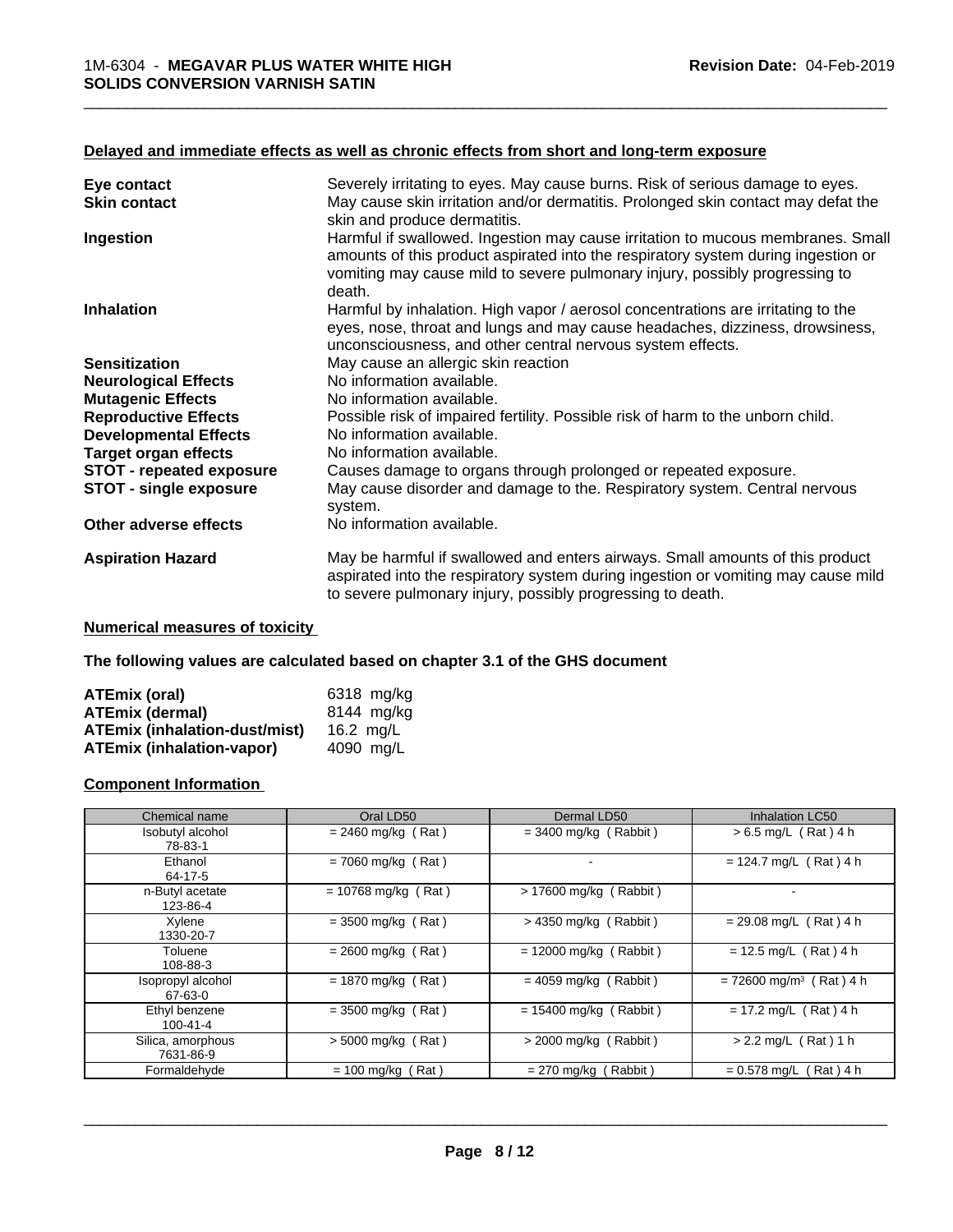| $50-00-0$                                 |                              |
|-------------------------------------------|------------------------------|
| Component                                 | Sensitization                |
| n-Butyl acetate<br>$123-86-4(5-10)$       | non-sensitizing (guinea pig) |
| Formaldehyde<br>$50-00-0$ ( $0.1 - 0.5$ ) | skin - positive (guinea pig) |

\_\_\_\_\_\_\_\_\_\_\_\_\_\_\_\_\_\_\_\_\_\_\_\_\_\_\_\_\_\_\_\_\_\_\_\_\_\_\_\_\_\_\_\_\_\_\_\_\_\_\_\_\_\_\_\_\_\_\_\_\_\_\_\_\_\_\_\_\_\_\_\_\_\_\_\_\_\_\_\_\_\_\_\_\_\_\_\_\_\_\_\_\_

#### **Carcinogenicity**

*The information below indicateswhether each agency has listed any ingredient as a carcinogen:.*

| <b>Chemical name</b> | <b>IARC</b>         | <b>NTP</b>  | <b>OSHA</b> |
|----------------------|---------------------|-------------|-------------|
|                      | 2B - Possible Human |             | Listed      |
| Ethyl benzene        | Carcinoɑen          |             |             |
|                      | - Human Carcinogen  | Known Human | Listed      |
| Formaldehyde         |                     | Carcinogen  |             |

• Possible Cancer Hazard. Contains Formaldehyde which may cause cancer based on animal data. Risk of cancer depends on duration and level of exposure.

#### **Legend**

IARC - International Agency for Research on Cancer NTP - National Toxicity Program OSHA - Occupational Safety & Health Administration

**12. ECOLOGICAL INFORMATION**

#### **Ecotoxicity Effects**

The environmental impact of this product has not been fully investigated.

#### **Product Information**

#### **Acute Toxicity to Fish**

No information available

#### **Acute Toxicity to Aquatic Invertebrates**

No information available

#### **Acute Toxicity to Aquatic Plants**

No information available

#### **Persistence / Degradability**

No information available.

#### **Bioaccumulation**

There is no data for this product.

#### **Mobility in Environmental Media**

No information available.

#### **Ozone**

Not applicable

#### **Component Information**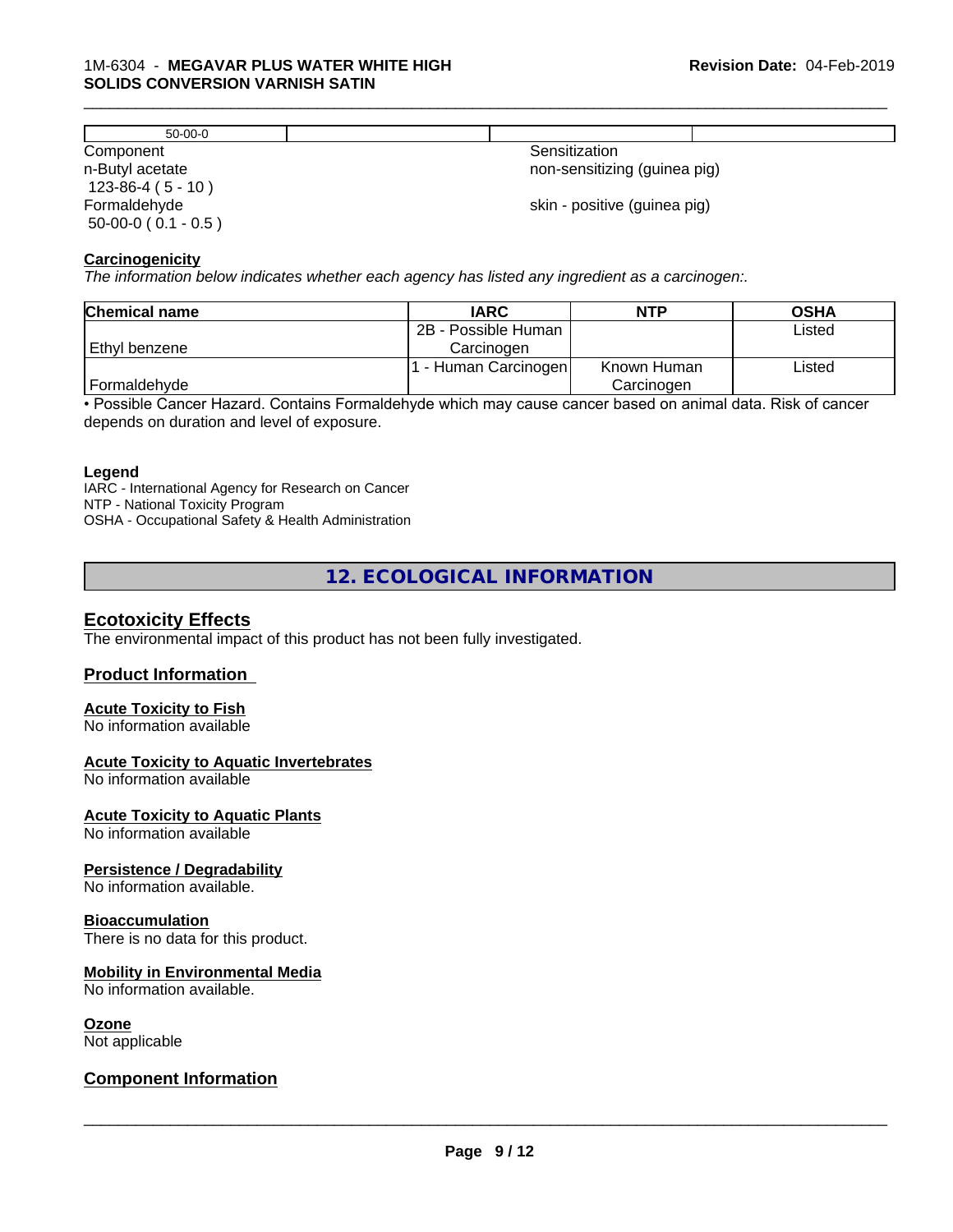#### **Acute Toxicity to Fish**

n-Butyl acetate LC50: 18 mg/L (Fathead Minnow - 96 hr.) Xylene LC50: 13.5 mg/L (Rainbow Trout - 96 hr.) Ethyl benzene LC50: 12.1 mg/L (Fathead Minnow - 96 hr.)

#### **Acute Toxicity to Aquatic Invertebrates**

n-Butyl acetate EC50: 72.8 mg/L (Daphnia magna - 48 hr.) Ethyl benzene EC50: 1.8 mg/L (Daphnia magna - 48 hr.)

#### **Acute Toxicity to Aquatic Plants**

n-Butyl acetate EC50: 674.7 mg/L (Green algae (Scenedesmus subspicatus), 72 hrs.) Ethyl benzene EC50: 4.6 mg/L (Green algae (Scenedesmus subspicatus), 72 hrs.)

# **13. DISPOSAL CONSIDERATIONS**

\_\_\_\_\_\_\_\_\_\_\_\_\_\_\_\_\_\_\_\_\_\_\_\_\_\_\_\_\_\_\_\_\_\_\_\_\_\_\_\_\_\_\_\_\_\_\_\_\_\_\_\_\_\_\_\_\_\_\_\_\_\_\_\_\_\_\_\_\_\_\_\_\_\_\_\_\_\_\_\_\_\_\_\_\_\_\_\_\_\_\_\_\_

| <b>Waste Disposal Method</b>   | Dispose of in accordance with federal, state, and local regulations. Local<br>requirements may vary, consult your sanitation department or state-designated<br>environmental protection agency for more disposal options. |
|--------------------------------|---------------------------------------------------------------------------------------------------------------------------------------------------------------------------------------------------------------------------|
| <b>Empty Container Warning</b> | Emptied containers may retain product residue. Follow label warnings even after<br>container is emptied. Residual vapors may explode on ignition.                                                                         |

# **14. TRANSPORT INFORMATION**

| DOT<br><b>Proper Shipping Name</b><br><b>Hazard class</b><br>UN-No.<br><b>Packing Group</b><br><b>Description</b> | <b>PAINT</b><br>3<br>UN1263<br>Ш<br>UN1263, PAINT, 3, II |
|-------------------------------------------------------------------------------------------------------------------|----------------------------------------------------------|
| <b>ICAO / IATA</b>                                                                                                | Contact the preparer for further information.            |
| <b>IMDG/IMO</b>                                                                                                   | Contact the preparer for further information.            |

# **15. REGULATORY INFORMATION**

**International Inventories**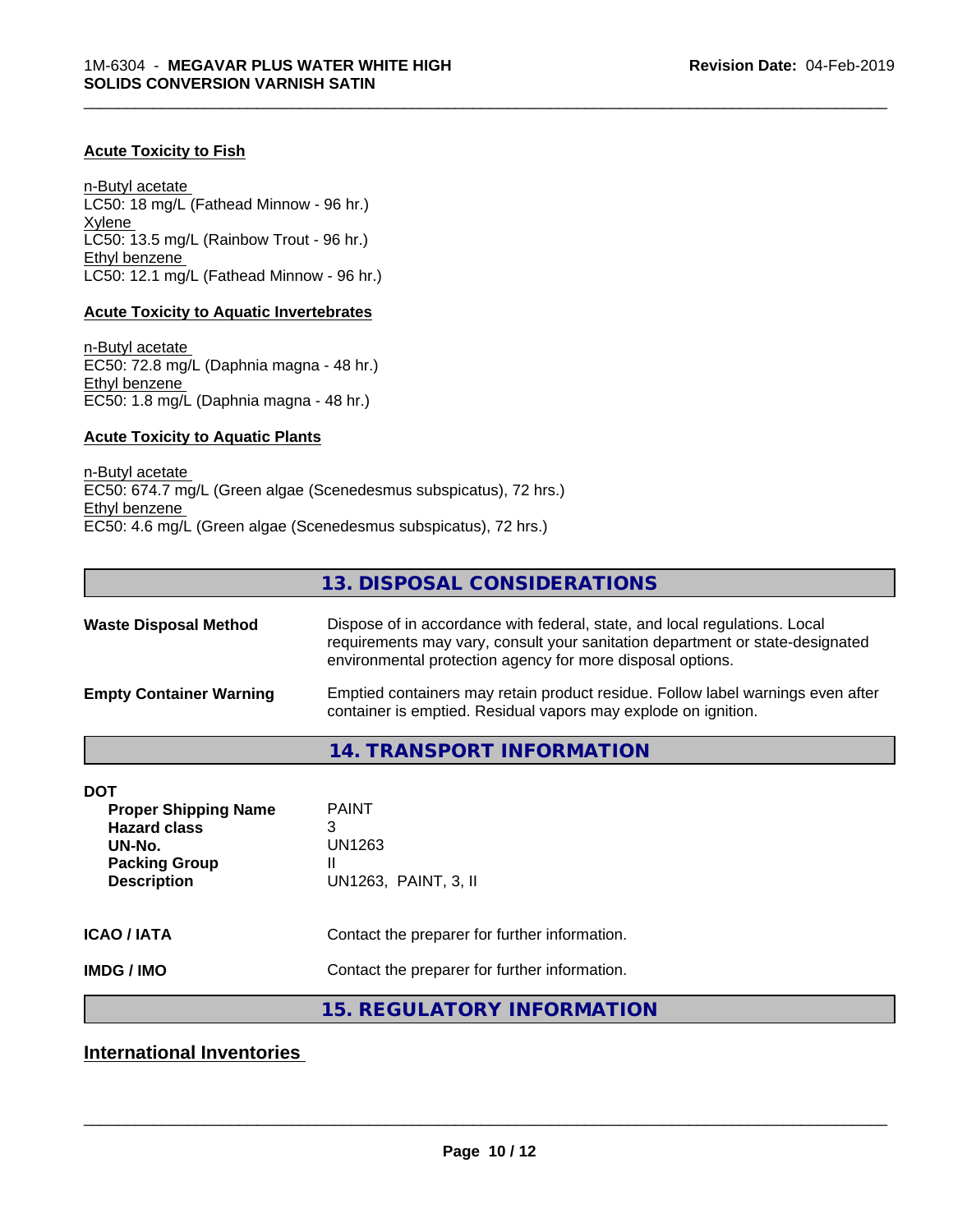| <b>TSCA: United States</b> | Yes - All components are listed or exempt. |
|----------------------------|--------------------------------------------|
| <b>DSL: Canada</b>         | Yes - All components are listed or exempt. |

### **Federal Regulations**

| SARA 311/312 hazardous categorization |     |  |
|---------------------------------------|-----|--|
| Acute health hazard                   | Yes |  |
| Chronic Health Hazard                 | Yes |  |
| Fire hazard                           | Yes |  |
| Sudden release of pressure hazard     | No  |  |
| <b>Reactive Hazard</b>                | No  |  |

#### **SARA 313**

Section 313 of Title III of the Superfund Amendments and Reauthorization Act of 1986 (SARA). This product contains a chemical or chemicals which are subject to the reporting requirements of the Act and Title 40 of the Code of Federal Regulations, Part 372:

| <b>Chemical name</b> | CAS No.   | Weight-%    | <b>CERCLA/SARA 313</b><br>(de minimis concentration) |
|----------------------|-----------|-------------|------------------------------------------------------|
| Xylene               | 1330-20-7 | 1 - 5       | 1.0                                                  |
| Toluene              | 108-88-3  | $1 - 5$     | 1.0                                                  |
| Isopropyl alcohol    | 67-63-0   | $1 - 5$     | 1.0                                                  |
| Ethyl benzene        | 100-41-4  | $1 - 5$     | 0.1                                                  |
| Formaldehyde         | $50-00-0$ | $0.1 - 0.5$ | 0.1                                                  |

\_\_\_\_\_\_\_\_\_\_\_\_\_\_\_\_\_\_\_\_\_\_\_\_\_\_\_\_\_\_\_\_\_\_\_\_\_\_\_\_\_\_\_\_\_\_\_\_\_\_\_\_\_\_\_\_\_\_\_\_\_\_\_\_\_\_\_\_\_\_\_\_\_\_\_\_\_\_\_\_\_\_\_\_\_\_\_\_\_\_\_\_\_

#### **Clean Air Act,Section 112 Hazardous Air Pollutants (HAPs) (see 40 CFR 61)**

This product contains the following HAPs:

| <b>Chemical name</b> | CAS No.        | Weight-%    | <b>Hazardous Air Pollutant</b> |
|----------------------|----------------|-------------|--------------------------------|
|                      |                |             | (HAP)                          |
| Xylene               | 1330-20-7      | $1 - 5$     | Listed                         |
| Toluene              | 108-88-3       | $1 - 5$     | Listed                         |
| Ethyl benzene        | $100 - 41 - 4$ | $1 - 5$     | Listed                         |
| Formaldehyde         | $50-00-0$      | $0.1 - 0.5$ | ∟isted                         |

#### **US State Regulations**

#### **California Proposition 65**

**A WARNING:** Cancer and Reproductive Harm– www.P65warnings.ca.gov

#### **State Right-to-Know**

| <b>Chemical name</b> | <b>Massachusetts</b> | <b>New Jersey</b> | Pennsylvania |
|----------------------|----------------------|-------------------|--------------|
| Isobutyl alcohol     |                      |                   |              |
| Ethanol              |                      |                   |              |
| n-Butyl acetate      |                      |                   |              |
| Xylene               |                      |                   |              |
| Toluene              |                      |                   |              |
| Isopropyl alcohol    |                      |                   |              |
| Ethyl benzene        |                      |                   |              |